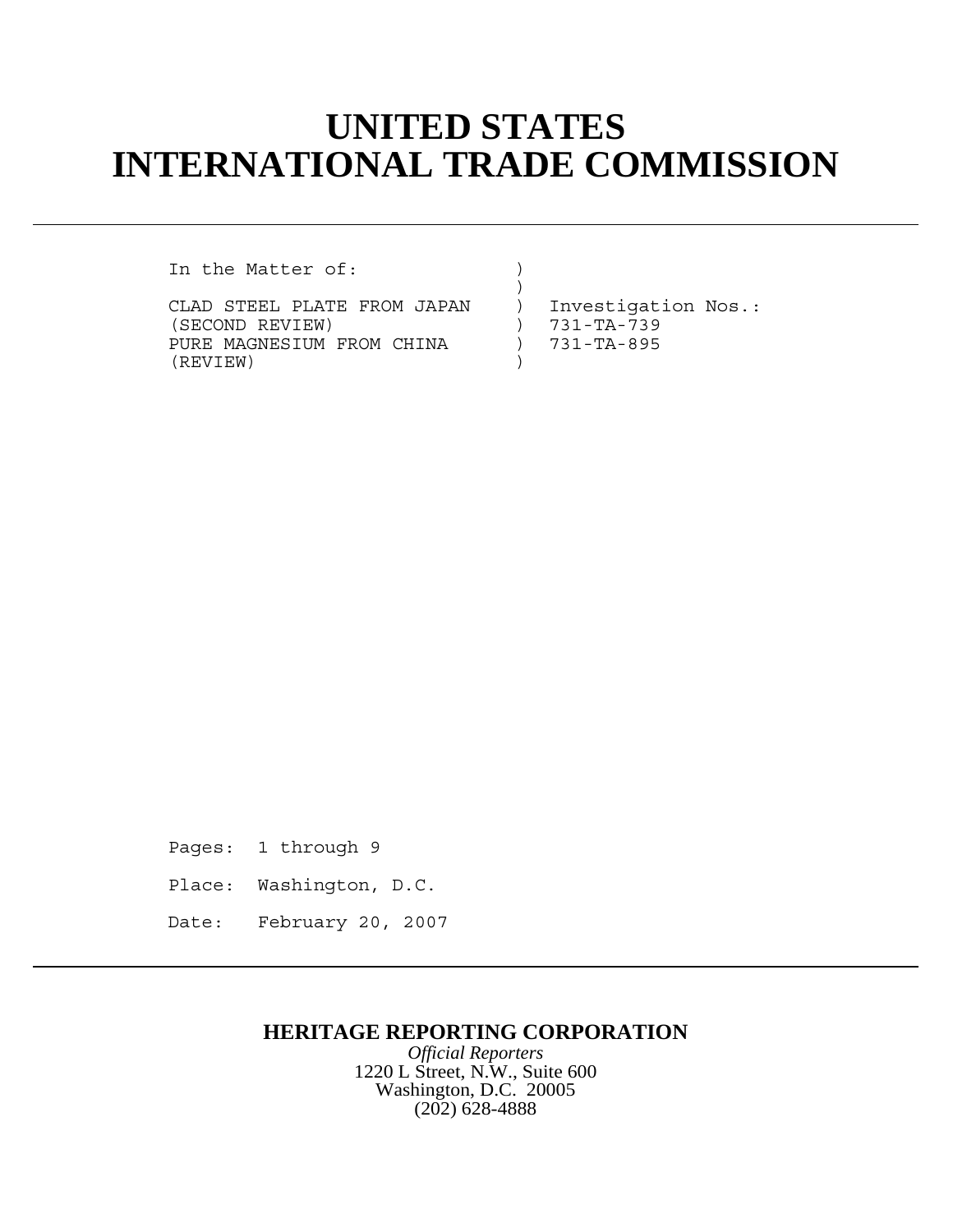THE UNITED STATES INTERNATIONAL TRADE COMMISSION

| In the Matter of:           |                     |
|-----------------------------|---------------------|
| CLAD STEEL PLATE FROM JAPAN | Investigation Nos.: |
| (SECOND REVIEW)             | 731-TA-739          |
|                             |                     |
| PURE MAGNESIUM FROM CHINA   | 731-TA-895          |
| (REVIEW)                    |                     |

Monday, February 20, 2007

Room 101 U.S. International Trade Commission 500 E Street, S.W. Washington, D.C.

The Commission meeting commenced, pursuant to notice, at 11:00 a.m., before the Commissioners of the United States International Trade Commission, the Honorable DANIEL R.P EARSON, Chairman, presiding. APPEARANCES:

On behalf of the International Trade Commission:

Commissioners:

DANIEL R. PEARSON, CHAIRMAN (presiding) SHARA L. ARANOFF, VICE CHAIRMAN DEANNA TANNER OKUN, COMMISSIONER CHARLOTTE R. LANE, COMMISSIONER

1

Heritage Reporting Corporation (202) 628-4888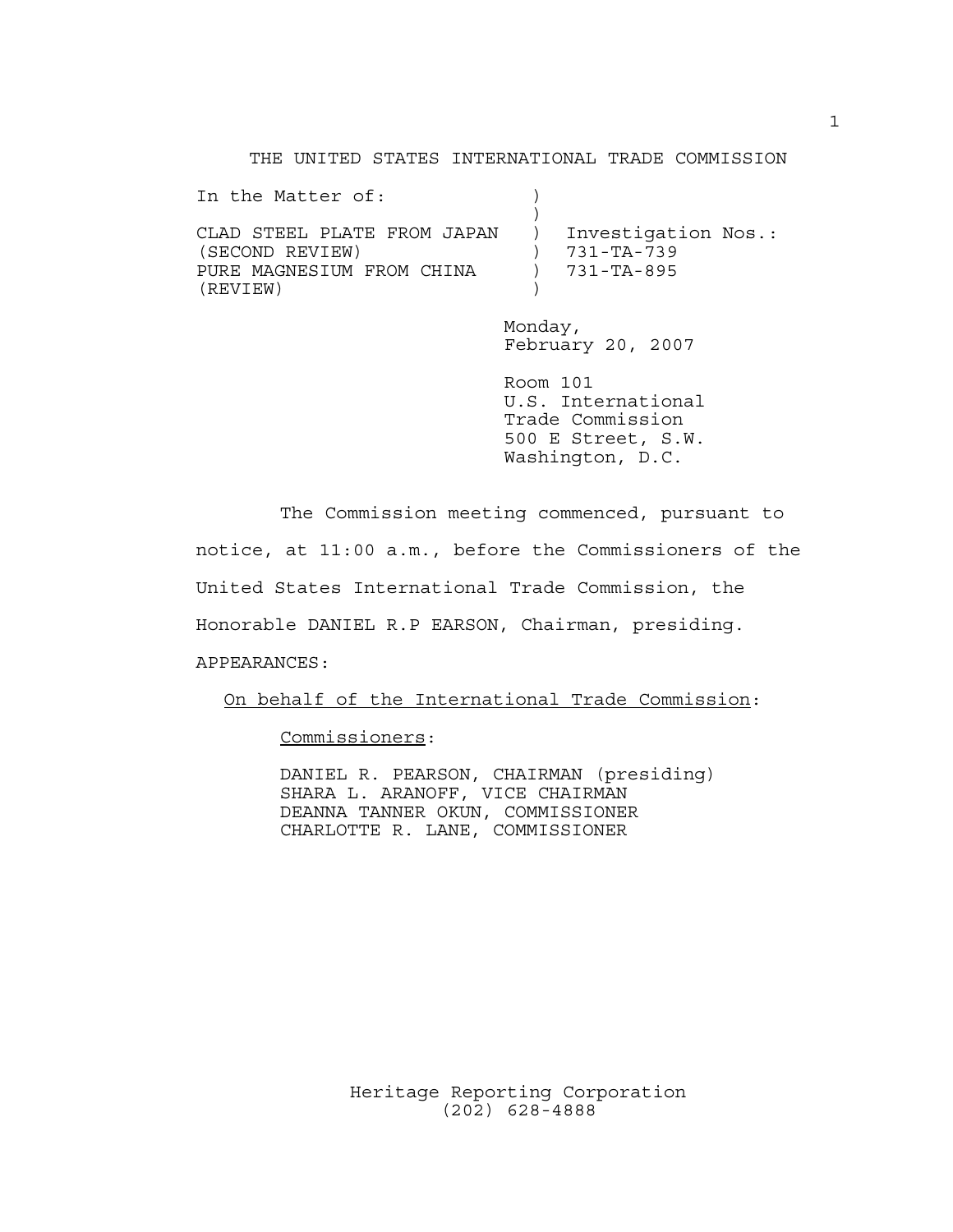APPEARANCES (continued):

WILLIAM R. BISHOP, HEARINGS AND MEETINGS COORDINATOR SHARON BELLAMY, HEARINGS AND MEETINGS ASSISTANT

Inv. No. 731-TA-739:

Staff:

ERIC LAND, INVESTIGATOR HEATHER SYKES, INDUSTRY ANALYST DAVID GOLDFINE, ATTORNEY DOUGLAS CORKRAN, SUPERVISORY INVESTIGATOR

Inv. No. 731-TA-895:

DEBRA BAKER, INVESTIGATOR VINCENT DeSAPIO, INDUSTRY ANALYST CATHERINE DeFILIPPO, ECONOMIST JOHN ASCIENZO, ACCOUNTANT/AUDITOR MARY JANE ALVES, ATTORNEY GEORGE DEYMAN, SUPERVISORY INVESTIGATOR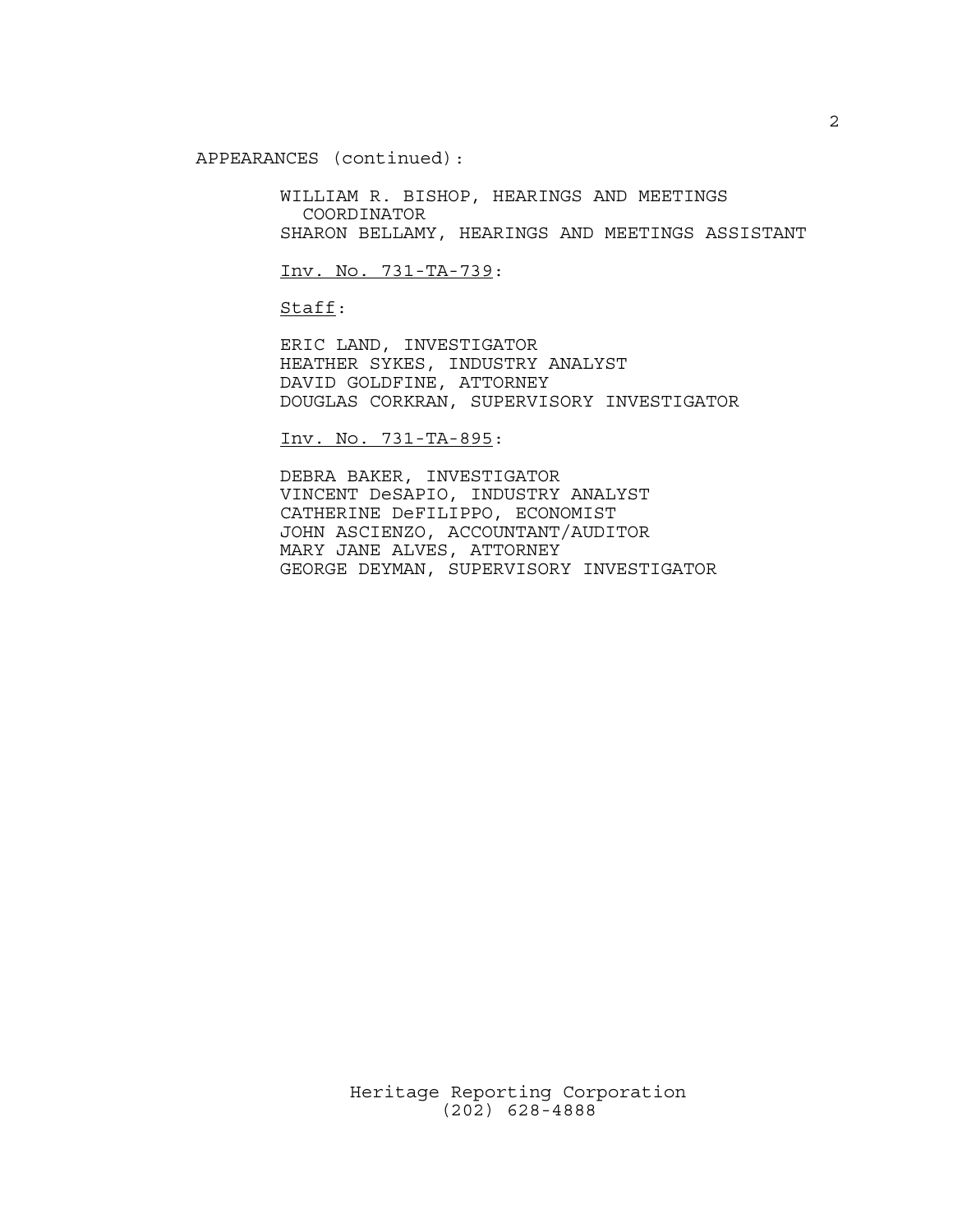## $\underline{\texttt{I}} \underline{\texttt{N}} \underline{\texttt{D}} \underline{\texttt{E}} \underline{\texttt{X}}$

| Meeting called to order                                                                   | 4              |
|-------------------------------------------------------------------------------------------|----------------|
| Agenda for Future Meetings: none                                                          | $\overline{4}$ |
| Minutes: December 12, 14, and 15, 2006, and                                               |                |
| January 18, and February 8, 2007                                                          | 4              |
| Ratification List: 07-001                                                                 | $\overline{4}$ |
| Outstanding Action Jackets: none                                                          | 4              |
| Inv. No. 731-TA-739 (Second Review) (Clad Steel Plate<br>from Japan) -- briefing and vote | $\overline{4}$ |
| Inv. No. 731-TA-895 (Review) (Pure Magnesium<br>from China) -- briefing and vote          | 6              |

Heritage Reporting Corporation (202) 628-4888

3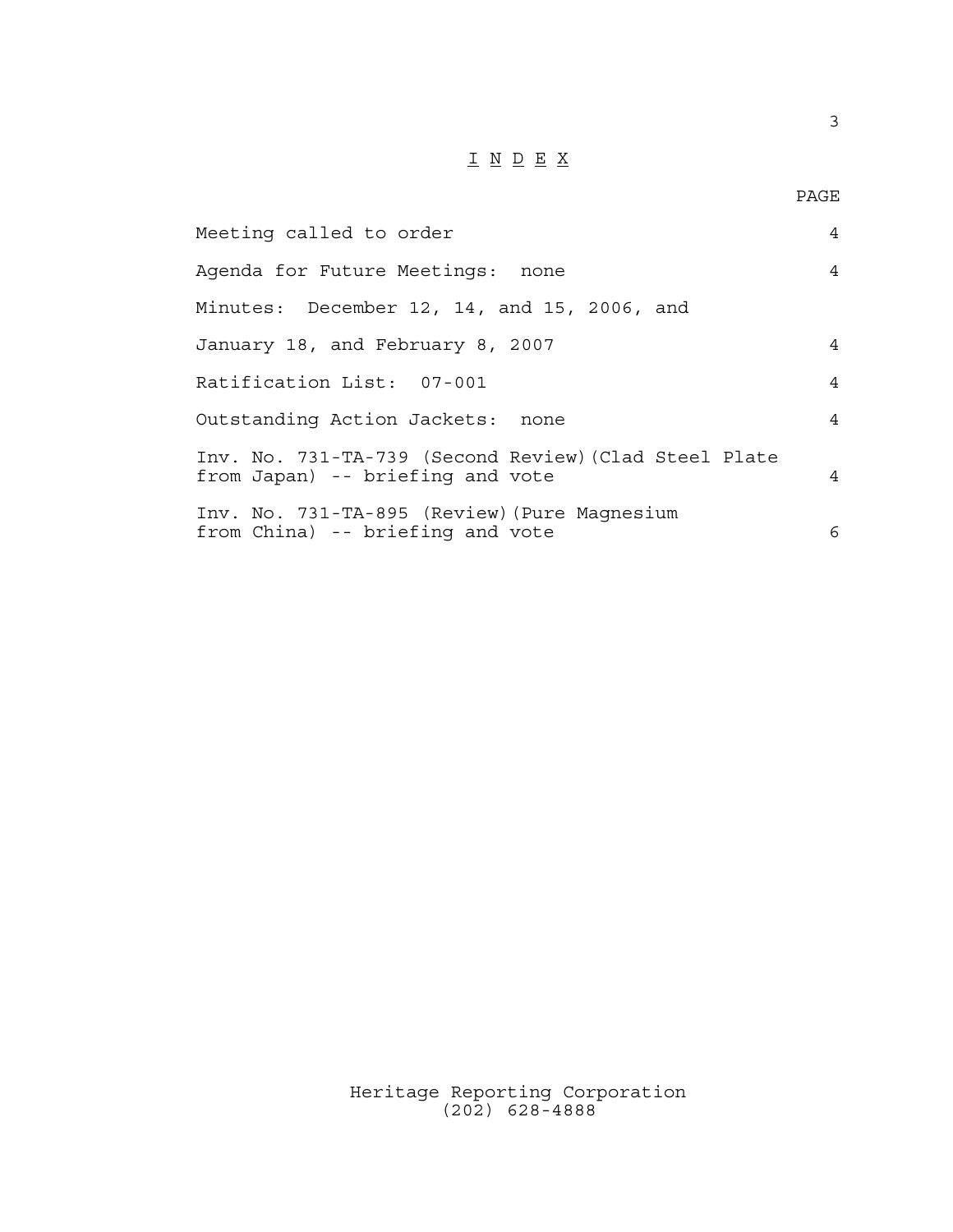| 1  | $\underline{P} \underline{R} \underline{O} \underline{C} \underline{E} \underline{E} \underline{D} \underline{I} \underline{N} \underline{G} \underline{S}$ |
|----|-------------------------------------------------------------------------------------------------------------------------------------------------------------|
| 2  | (11:00 a.m.)                                                                                                                                                |
| 3  | CHAIRMAN PEARSON: Good morning.<br>This                                                                                                                     |
| 4  | meeting of the U.S. International Trade Commission                                                                                                          |
| 5  | will now come to order.                                                                                                                                     |
| 6  | I understand that there is no agenda for                                                                                                                    |
| 7  | future meetings or ratification lists or action                                                                                                             |
| 8  | jackets to consider. Is there any objection to                                                                                                              |
| 9  | approval of the minutes of December 12, 14, and 15,                                                                                                         |
| 10 | 2006, and January 18, and February 8, 2007, or                                                                                                              |
| 11 | Ratification List 07-001?                                                                                                                                   |
| 12 | (No response.)                                                                                                                                              |
| 13 | CHAIRMAN PEARSON: Hearing none, they are                                                                                                                    |
| 14 | approved.                                                                                                                                                   |
| 15 | Next, we turn to the briefing and vote in                                                                                                                   |
| 16 | Investigation No. 731-TA-739 (Second Review) (Clad                                                                                                          |
| 17 | Steel Plate from Japan).                                                                                                                                    |
| 18 | Welcome to Mr. Corkran and the staff who                                                                                                                    |
| 19 | participated in this investigation. Are there any                                                                                                           |
| 20 | questions for the staff?                                                                                                                                    |
| 21 | (No response.)                                                                                                                                              |
| 22 | CHAIRMAN PEARSON: Are there any additions                                                                                                                   |
| 23 | or corrections to the staff report?                                                                                                                         |
| 24 | Douglas Corkran, Office of<br>MR. CORKRAN:                                                                                                                  |
| 25 | Investigations. Thank you, Chairman Pearson. Staff                                                                                                          |
|    | Heritage Reporting Corporation<br>$(202)$ 628-4888                                                                                                          |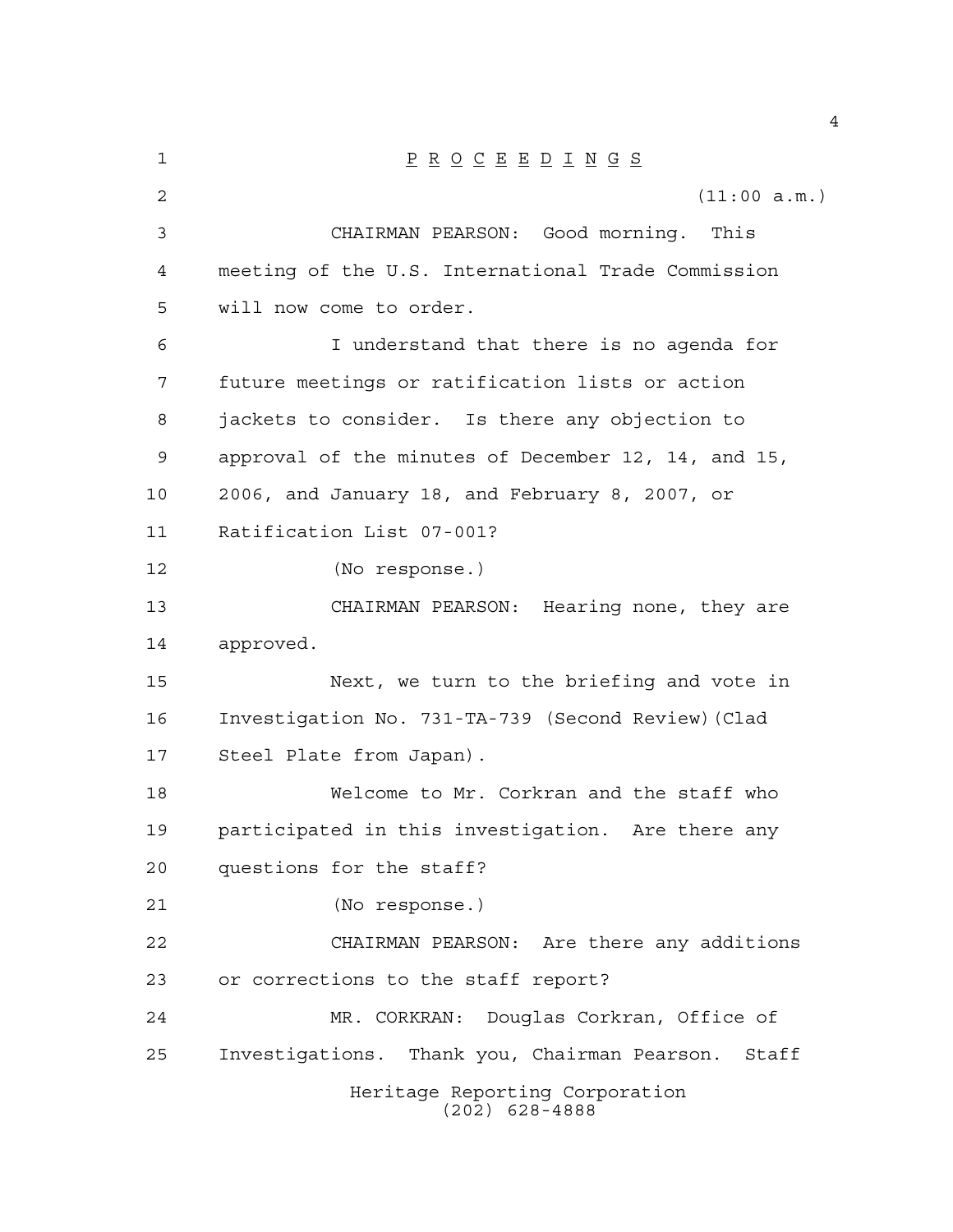Heritage Reporting Corporation (202) 628-4888 proposes that the staff report on the subject review be revised in accordance with Memorandum INV-EE-011, dated February 5, 2007. The staff has no further revisions. CHAIRMAN PEARSON: Is there any objection to approval of the staff report, as revised? (No response.) CHAIRMAN PEARSON: Hearing none, it is approved. Mr. Secretary, will you please call the roll? MR. BISHOP: Commissioner Hillman is not participating. Commissioner Pearson? CHAIRMAN PEARSON: I vote in the affirmative. MR. BISHOP: Commissioner Okun? COMMISSIONER OKUN: I vote in the affirmative. MR. BISHOP: Commissioner Aranoff? VICE CHAIRMAN ARANOFF: I vote in the affirmative. MR. BISHOP: Commissioner Lane? COMMISSIONER LANE: I vote in the affirmative. MR. BISHOP: Commissioner Williamson is not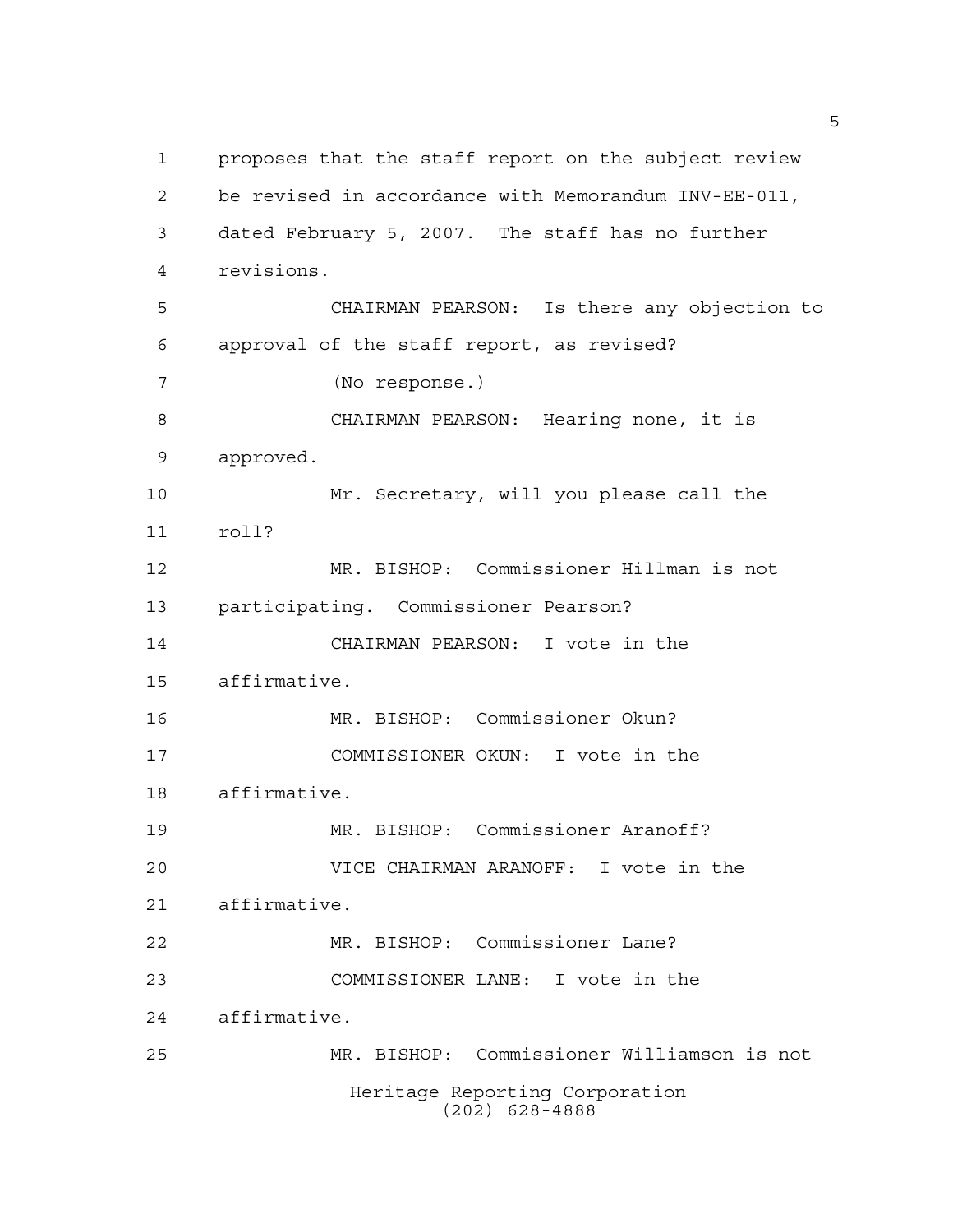participating.

Heritage Reporting Corporation (202) 628-4888 MR. BISHOP: Mr. Chairman, the Commission has reached an affirmative determination in this review. CHAIRMAN PEARSON: Thank you, Mr. Secretary. Further information regarding this determination will be in the press release. Commissioners' opinions currently are scheduled to be transmitted to the Department of Commerce on or before March 1, 2007. Thank you to all of the staff who participated in this investigation. We will now take a moment to change staff for the next vote. (Pause.) CHAIRMAN PEARSON: We now turn to the briefing and vote in Investigation No. 731-TA-895 (Review)(Pure Magnesium from China). Welcome to Mr. Deyman and the staff who participated in this investigation. Are there any questions for the staff? (No response.) CHAIRMAN PEARSON: Are there any additions or corrections to the staff report? MR. DEYMAN: I'm George Deyman, Office of Investigations. Mr. Chairman, there are no additions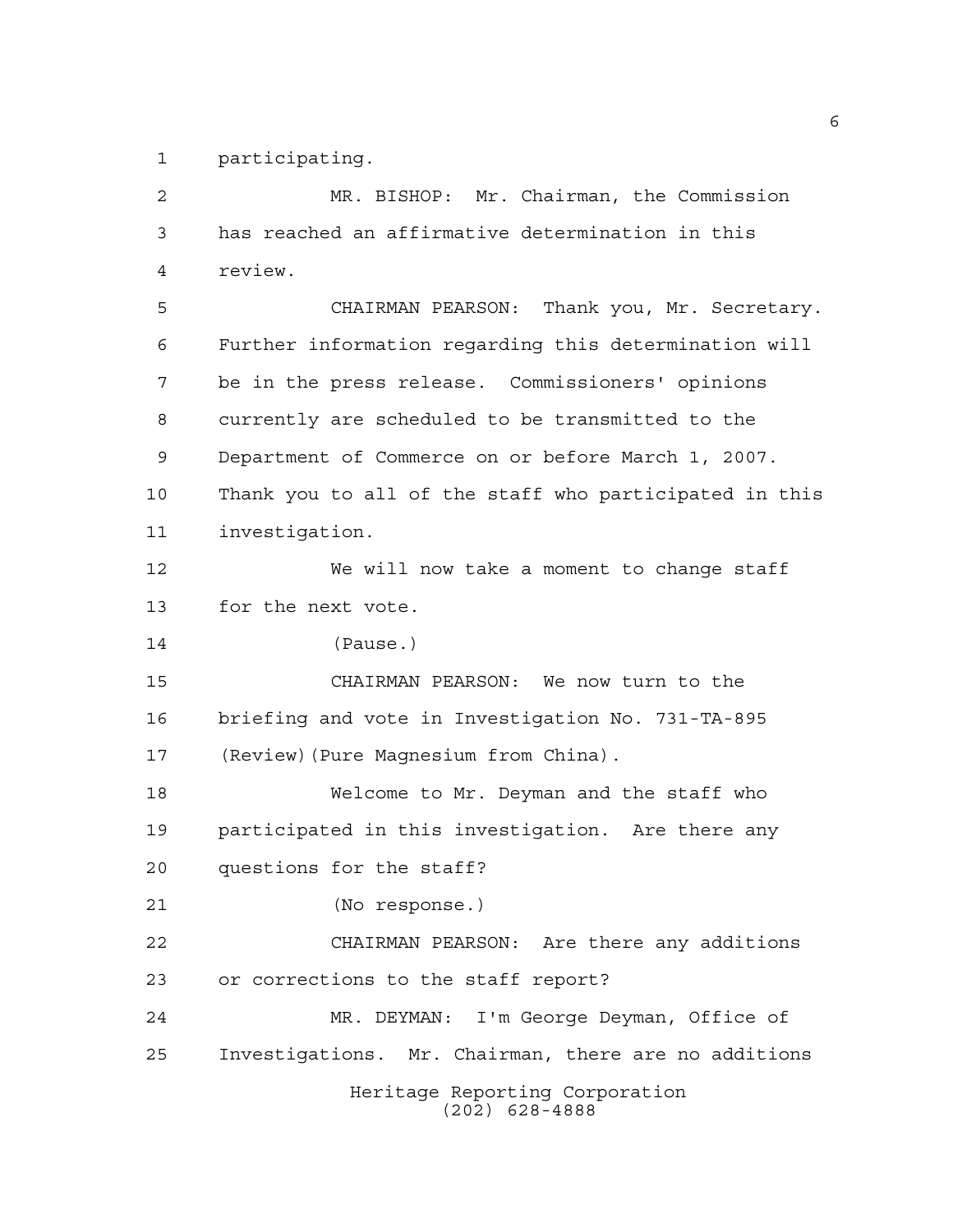or revisions to the staff report.

Heritage Reporting Corporation (202) 628-4888 CHAIRMAN PEARSON: Is there any objection to approval of the status report? (No response.) CHAIRMAN PEARSON: Hearing none, it is approved. Mr. Secretary, will you please call the roll? MR. BISHOP: Commissioner Aranoff? VICE CHAIRMAN ARANOFF: I vote in the affirmative. MR. BISHOP: Commissioner Williamson is not participating. Commissioner Pearson? CHAIRMAN PEARSON: I vote in the affirmative. MR. BISHOP: Commissioner Okun? COMMISSIONER OKUN: I vote in the affirmative. MR. BISHOP: Commissioner Lane? COMMISSIONER LANE: I vote in the affirmative. MR. BISHOP: Commissioner Hillman is not participating. Mr. Chairman, the Commission has reached an affirmative determination in this investigation.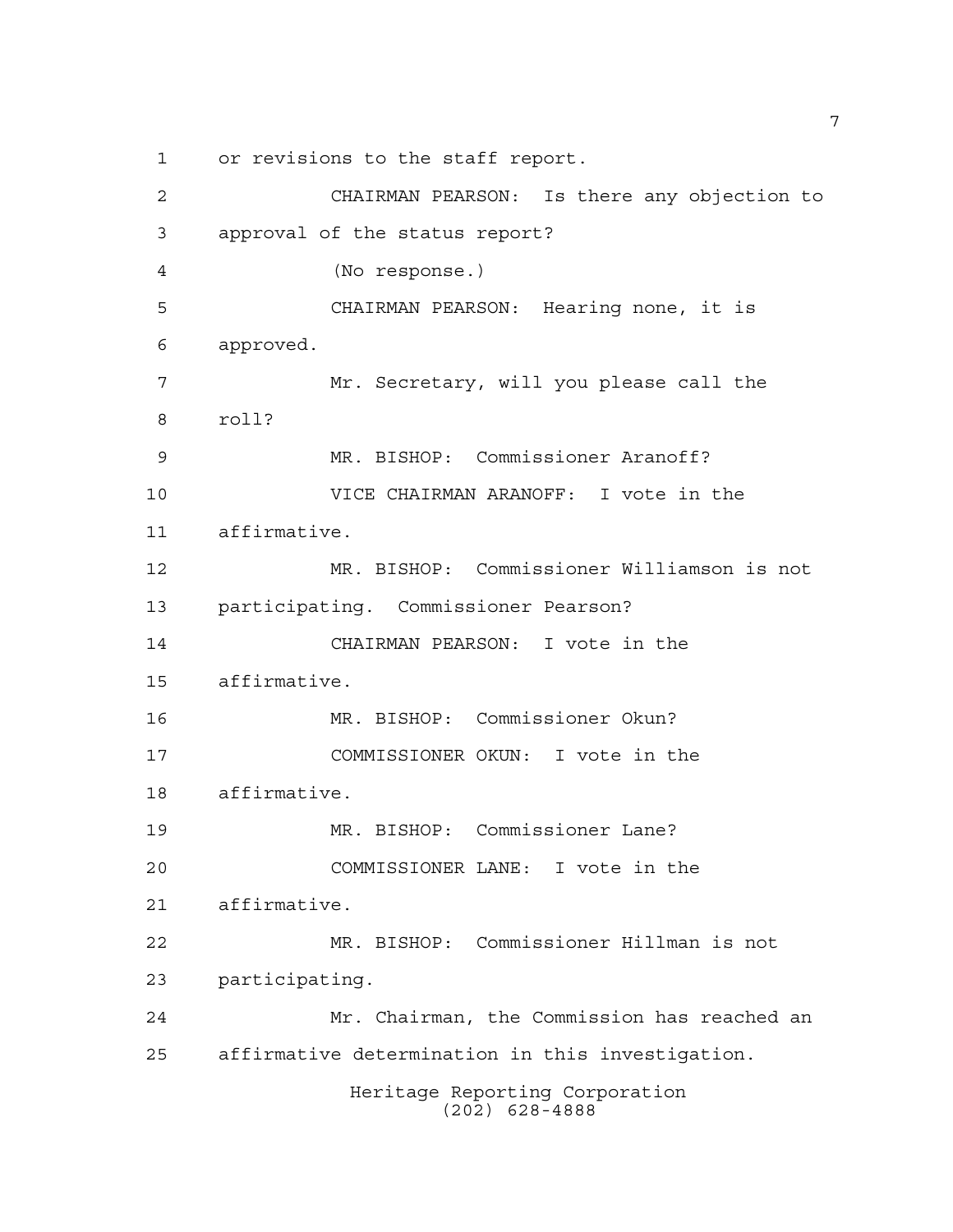CHAIRMAN PEARSON: Thank you, Mr. Secretary. Further information regarding this determination will be in the press release. Commissioners' opinions currently are scheduled to be transmitted to the Department of Commerce on or before March 1, 2007. Thank you to all of the staff who participated in this investigation. Seeing that there is no other business before us, and the suspense is now over, this meeting is adjourned. (Whereupon, at 11:05 a.m., the Commission meeting in the above-entitled matter was concluded.)  $13 / /$  // // //  $17 /$  // //  $20 /$  $21 /$  $22 / /$  $23 / /$  $24 /$  $25 / /$ 

> Heritage Reporting Corporation (202) 628-4888